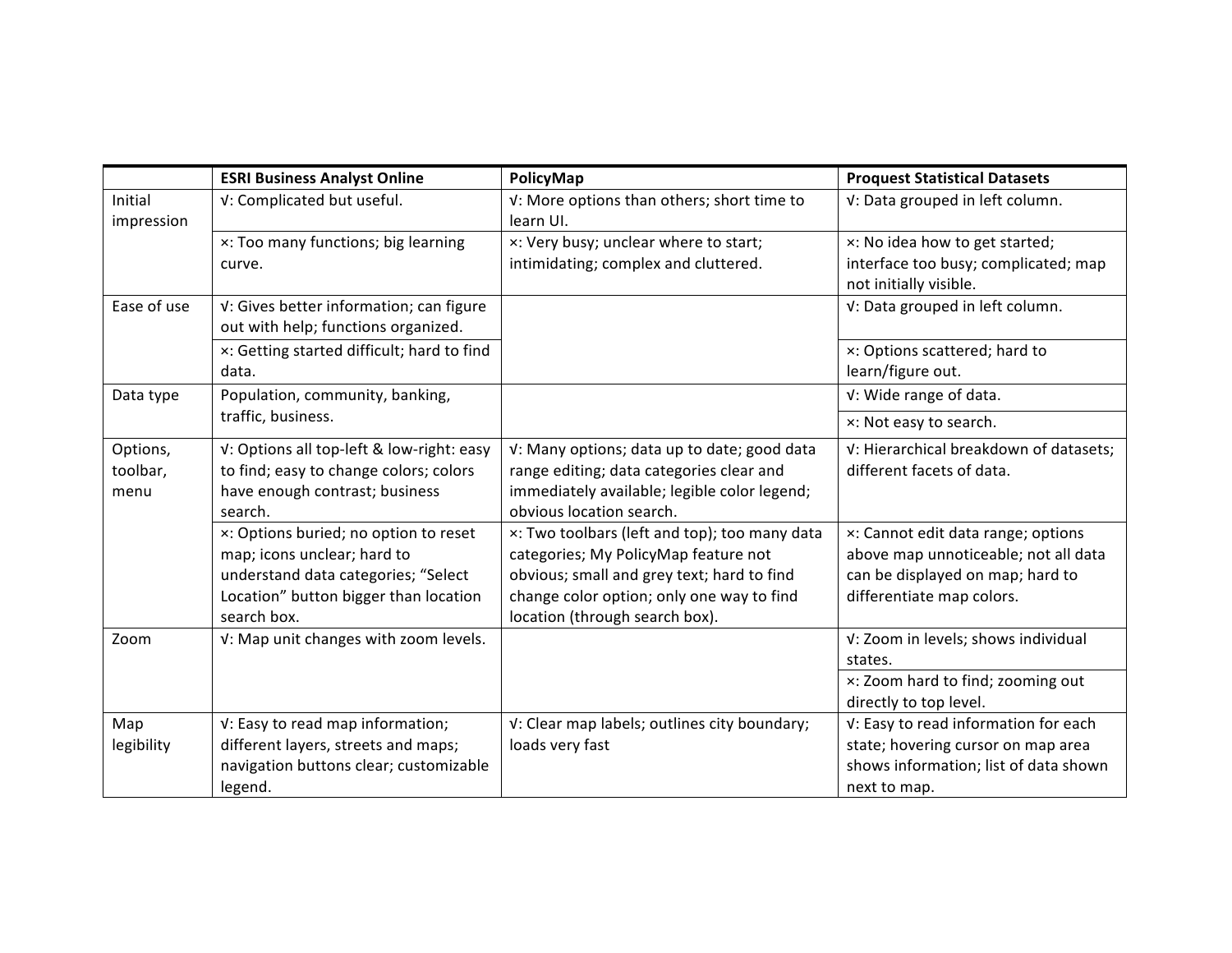|                       | x: Contour lines not clear; data color<br>overlays map - hard to read map                                                                 | x: Area lines more detailed but less clear; too<br>much information on the map.                                                                                   | x: Map not detailed enough; no labels<br>on map.                                                                                                                                          |
|-----------------------|-------------------------------------------------------------------------------------------------------------------------------------------|-------------------------------------------------------------------------------------------------------------------------------------------------------------------|-------------------------------------------------------------------------------------------------------------------------------------------------------------------------------------------|
| Export                | labels.<br>V: Export PDF or image (screenshot).<br>x: Exporting PDF takes long time;<br>report ready dialog confusing.                    | V: PDF/JPG option<br>x: Confusing "Save" link; notification for "PDF<br>Ready" too subtle; PDF slow to prepare; too<br>much information besides the exported map. | v: Copy as image.<br>x: Cannot save directly to computer;<br>system uses popup window for export;<br>list of data not complete shown in<br>exported PDF; copy image: entire<br>interface. |
| Help                  | v: Easy to locate.                                                                                                                        | V: Easy to find help & training link.                                                                                                                             | x: Only PDF available.                                                                                                                                                                    |
| Aesthetics            | V: More of a map than data;<br>artistic/quality map; interactive; UI<br>gives desire to explore more;<br>preferred even if harder to use. |                                                                                                                                                                   | x: Unappealing map.                                                                                                                                                                       |
|                       | <b>Reference USA</b>                                                                                                                      | SimplyMap                                                                                                                                                         | <b>Social Explorer</b>                                                                                                                                                                    |
| Initial<br>impression | V: Similar to Google Maps.                                                                                                                | V: System crashed three times for one<br>participant but it saved his work.                                                                                       | V: Intimidating, but useful; clean<br>interface; reminds Google Maps<br>experience.                                                                                                       |
| Ease of use           | V: Easy to show points of interest.                                                                                                       | V: "Start Here" button; fast; everything easily<br>found.                                                                                                         | V: Things I need are big; things where<br>they supposed to be.                                                                                                                            |
|                       | x: Slow to generate map.                                                                                                                  | x: Hard to show data on map; Cannot use                                                                                                                           |                                                                                                                                                                                           |
|                       |                                                                                                                                           | without help; complicated.                                                                                                                                        |                                                                                                                                                                                           |
| Data type             | V: Multivariate data (density, sales,                                                                                                     |                                                                                                                                                                   |                                                                                                                                                                                           |
|                       | employee)                                                                                                                                 |                                                                                                                                                                   |                                                                                                                                                                                           |
|                       | x: Limited data type, only for business.                                                                                                  |                                                                                                                                                                   |                                                                                                                                                                                           |
| Options,              | V: Business locations on hover; search                                                                                                    | V: Toolbar on the left and gives sequence of                                                                                                                      | V: Big/clear: easy to find information;                                                                                                                                                   |
| toolbar,              | results in left column; clicking results                                                                                                  | actions; easy to change year for data; filtering                                                                                                                  | expandable data panel; things                                                                                                                                                             |
| menu                  | locates it on map; results change with                                                                                                    | locations in different ways; can choose color                                                                                                                     | sectioned well; many options; map                                                                                                                                                         |